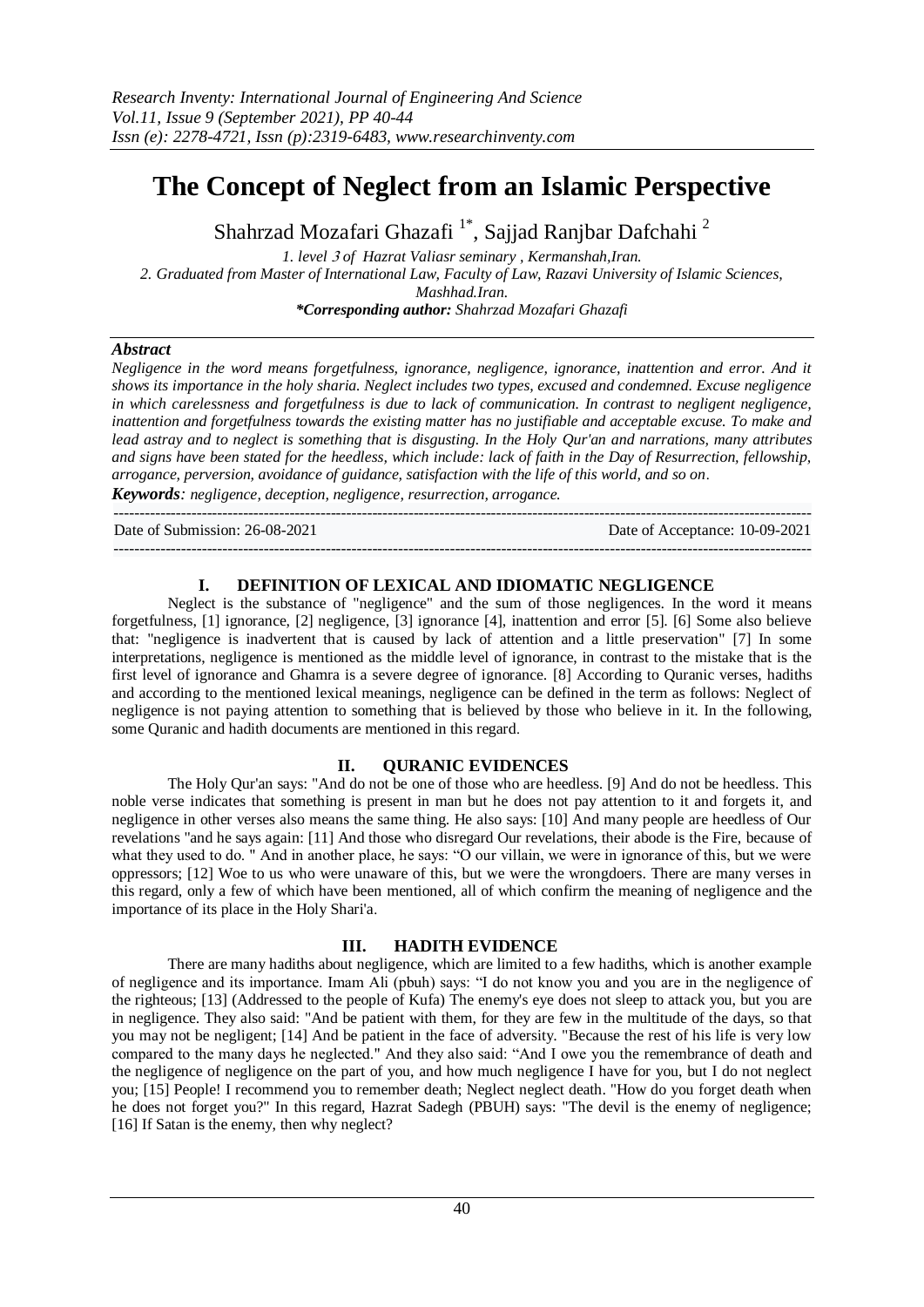### **IV. NEGLECTED NEGLIGENCE AND EXCUSE**

Innocent negligence in which negligence and forgetfulness due to lack of communication and negligence in question is negligence in which negligence and forgetfulness in relation to the present and present matter lacks a justified and acceptable excuse. On the contrary, negligence is an excuse to complete the argument. The evidences of excused negligence are as follows: The Holy Qur'an says: [17] And we will never punish a people unless we have sent a messenger, "and he also says: [18] That is because your Lord never destroys (the people) the cities because of their negligent oppression (but sends messengers to them). These two verses indicate that negligence in these verses is not to be blamed because its source is an acceptable excuse, and if anything other than this is followed by torment, it is oppression and it is far from the sacred realm of righteousness without sending prophets and guides to the people. To punish the sinner.

It is obvious that the source of negligence is the carelessness of the careless person and his inattention to that matter, after the completion of the argument and the emergence of awareness about it. This is the reprehensible negligence that has been rebuked and condemned in many verses and narrations. As the Holy Qur'an says: "Those who are rewarded are misguided, and those who are heedless; [19] They are like cattle, but more misguided! "They are the negligent." God Almighty has addressed them in this way because all the means have been provided to guide them, and they are still misguided due to their carelessness and lack of proper use of them. He also says: [20] O woe to us for neglecting this. This is the word of those who benefited from all the possibilities and ways of guidance, but were inattentive to it until they met such a fate. In addition, there are hadiths from the Imams of the Infallibles (peace be upon them) that confirm the above.

In a holy hadith, God Almighty says to His Holy Prophet: "I am negligent about La Abali with the name of Wad Halak; [21] Whoever is unaware of me, I do not care in which valley he will perish. The Commander of the Faithful, Ali (peace be upon him), says: "The negligence of the nobles; [22] It is the negligence of fools and ignorant people. " And they also said: "Ignore the harm of the enemies; [23] Neglect is the most harmful of enemies. Imam Sadegh (as) also said: . . And the greatest corruption is that which pleases the slave by neglecting God, and this corruption is born from the length of action, greed and arrogance. . . ; [24] The most corrupt states are to satisfy the servant by neglecting God; "Neglect, the source of which is longings, greed and arrogance." A person who neglects and forgets God, the Almighty forgets him and leaves him alone. But this is a merciful Lord who, whenever His servant disobeys and becomes heedless, if he repents, he is still open to him in mercy and grace, and he accepts him.

#### **V. DECEPTION**

One of the derivatives of the article "negligence" is deception, which has a meaning opposite to negligence and means to mislead, mislead and cause negligence, which is condemned in the Shari'a and is one of the most disgusting acts in the presence of the truth. It happens again. For example, one person forces another to deny and forbid the good, and this is in fact a delusion that human beings make towards each other, but there is also a delusion about the supreme right towards his servants, which has a different meaning and means depriving man of support and guidance. It is divine that the source of this deprivation goes back to the bad and unpleasant deeds of man. The Holy Qur'an says: "And do not disobey our hearts with remembrance and follow the whims; [25] And do not obey those whose hearts We forgot the remembrance of GOD; "And those who followed the air of the breath." In fact, such people have been subjected to such punishment as a result of bad deeds and following the air of the soul, and they themselves have provided the prelude to this misguidance and deprivation and distance from God and the path to happiness, as it is stated in another verse which says :God forbid their hearts and God is not the guide of the wicked people; [26] When they deviated from the truth, GOD diverted their hearts, and GOD does not guide the wicked, and He also said: [27] GOD has diverted their hearts from the truth, because they are a people who do not understand.

The ignorant, despite the clear path of happiness, took the path of darkness and ingratitude, and became ungrateful and rebellious, and turned their backs on the divine grace and blessings, and as a result, God Almighty returned His grace and mercy from them and left them to themselves. It is their greatest worldly torment, which they would not have survived if the prophets had been left alone. The Holy Qur'an says: "And if you do not prove it, you will leave a small thing for them; [28] (O Prophet) if we had not made you steadfast, you would have been a little inclined towards them. This verse indicates their infallibility and states that when the prophets are safe and steadfast from any negligence and perversion in the shadow of their spiritual relationship with God; Ordinary human beings must seek refuge in the Almighty at all times to avoid deviation and neglect.

It is stated in Islamic sources; When this verse was revealed to the Holy Prophet (peace and blessings of Allaah be upon him), he said: "O Allaah, do not move to the soul except at the same time; [29] O God, lend me even a blink of an eye to myself. "So if something happens to a person, it is the result of his own deeds, and he is far from the position of God to oppress his servant; This is the servant who, as a result of whims and desires and distractions from lowly affairs, forgets the truth and turns his back on everything, and it is in mercy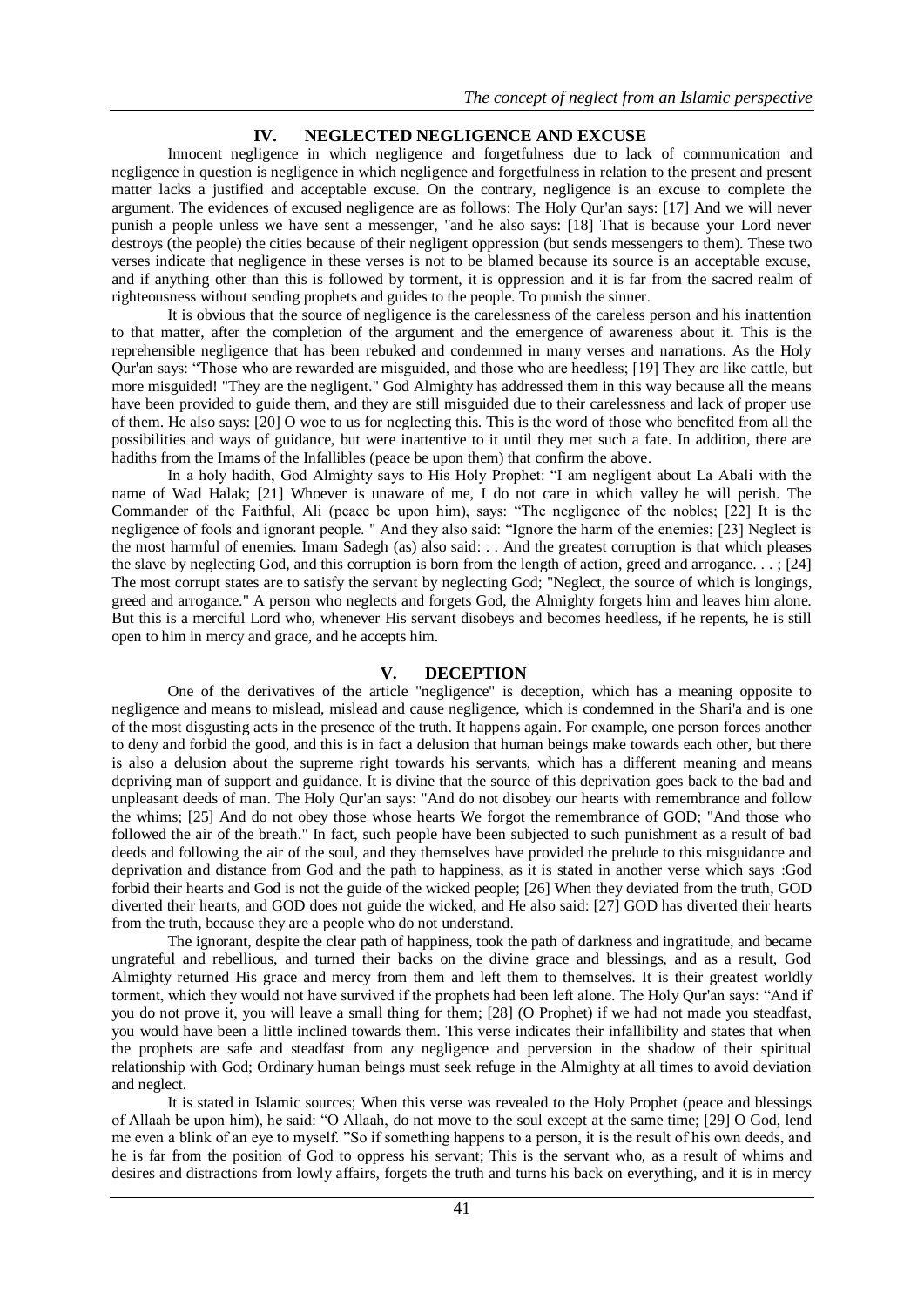and repentance that he is always open to a person to return to the truth again. Therefore, one must seek refuge in the truth from rebellion and negligence.

#### **VI. IGNORANCE**

Another derivative of "negligence" is negligence. In the sense that a person shows himself unaware and unaware, so that a person knows something and is fully aware of it, and for the sake of expediency or desirable interests, he covers it informatively and constructively, and throws himself into negligence and ignorance. . And behaves in such a way that the other party thinks that he is unaware of it. Meaning, then, is a praiseworthy and desirable negligence that has a reasonable, useful and logical expediency, otherwise negligence is unpleasant. The statements made in religious texts in praise and admiration are such negligence; Which has many benefits and educational effects in our social relations and is considered as one of the elements of good social relations and protects the society from disorder and disintegration. Imam Ali (pbuh) says: "I do not neglect many of the matters to enjoy my livelihood; [30] He who does not neglect in many matters has disturbed his peace and comfort "and they also said:" Half of the wise are probable and half are negligent; [31] Half is wisdom, the other half is ignorance.

#### **VII. THE BORDER OF NEGLIGENCE AND NEGLIGENCE**

Neglect is a kind of ignorance, inattention and entertainment to absurd matters that keeps man from the main issues and puts him in the abyss of destruction and fall; But negligence means to neglect in special cases and for expediency. Thus, negligence is a disgusting trait that is strictly forbidden, and in fact it is a kind of laziness and drunkenness that deprives man of the remembrance of God, but the superior characteristic that distinguishes the two is that behind negligence, in addition to wisdom and It is also possible for the other party to realize his mistake and seek redress and get closer to the path of goodness and happiness every moment, in contrast to the negligence that the closer a person gets to the negligence, the more he turns away from the Almighty and the world And it will ruin its Hereafter more. That is why negligence has been praised with the support of materialism and reason, and the negligence of many condemnations can be found in religious sources.

#### **VIII. ATTRIBUTES AND SIGNS OF THE NEGLIGENT**

In the Qur'an and Islamic narrations, there are very harsh and dangerous interpretations about the negligent, which have been presented in various dimensions, which briefly refer to some of those signs so that we can become more familiar with the faces of the neglected, using more verses and hadiths.

#### **IX. QURANIC VERSES**

The Holy Qur'an states the characteristics of the heedless in the following verses: . . For the hearts of the ungrateful are the price, and for them the eyes are unseen, and for them the call to prayer is not worth the price of those who are rewarded, but also the misfortune of those who are unaware; [32] They have hearts (minds) with which they do not understand, and eyes with which they do not see and ears with which they do not hear, they are like four ends, but more misguided! "They are the negligent".

He also says: "Those who have the nature of God on their hearts, their hearing and their eyes, and those who are heedless will not be guilty of it, and in the Hereafter they will be the losers; [33] They are the ones whose hearts, ears, and eyes God has sealed, and they are the real heedless ones, and they will inevitably lose in the Hereafter.

In these two verses, he describes the signs of the heedless as follows: 1) They have hearts (intellects) with which they do not understand. The heart in the term of the Qur'an means the soul, thought and power of the intellect, that is, although they have the ability to think, at the same time they do not use this means of happiness; 2) they have eyes with which they cannot see; 3) They have corners that they can't hear. So, in fact, these people do not understand the truth due to negligence and habit of sin and love of the world, in fact, they are like cattle. But there are some subtle differences between man and animal: 1) If the animals do not understand anything and do not have hearing ears and eyes, it is because they are not talented, but the poorest of them is a human being who has the dough of guidance and happiness in him but uses it. does not; 2) Cattle do not have an account and a book, but man is rewarded and punished for a part of his deeds; 3) Cattle have many services for human beings and do different things, but the rebellious human being, in addition to not serving, causes many calamities; 4) Animals are not dangerous to humans or if they are, they are very limited, but the danger to humans is so unlimited that in addition to itself, it destroys society and all human societies with it; 5) If the animals do not have a law and a plan, but move in the direction specified by the right and follow it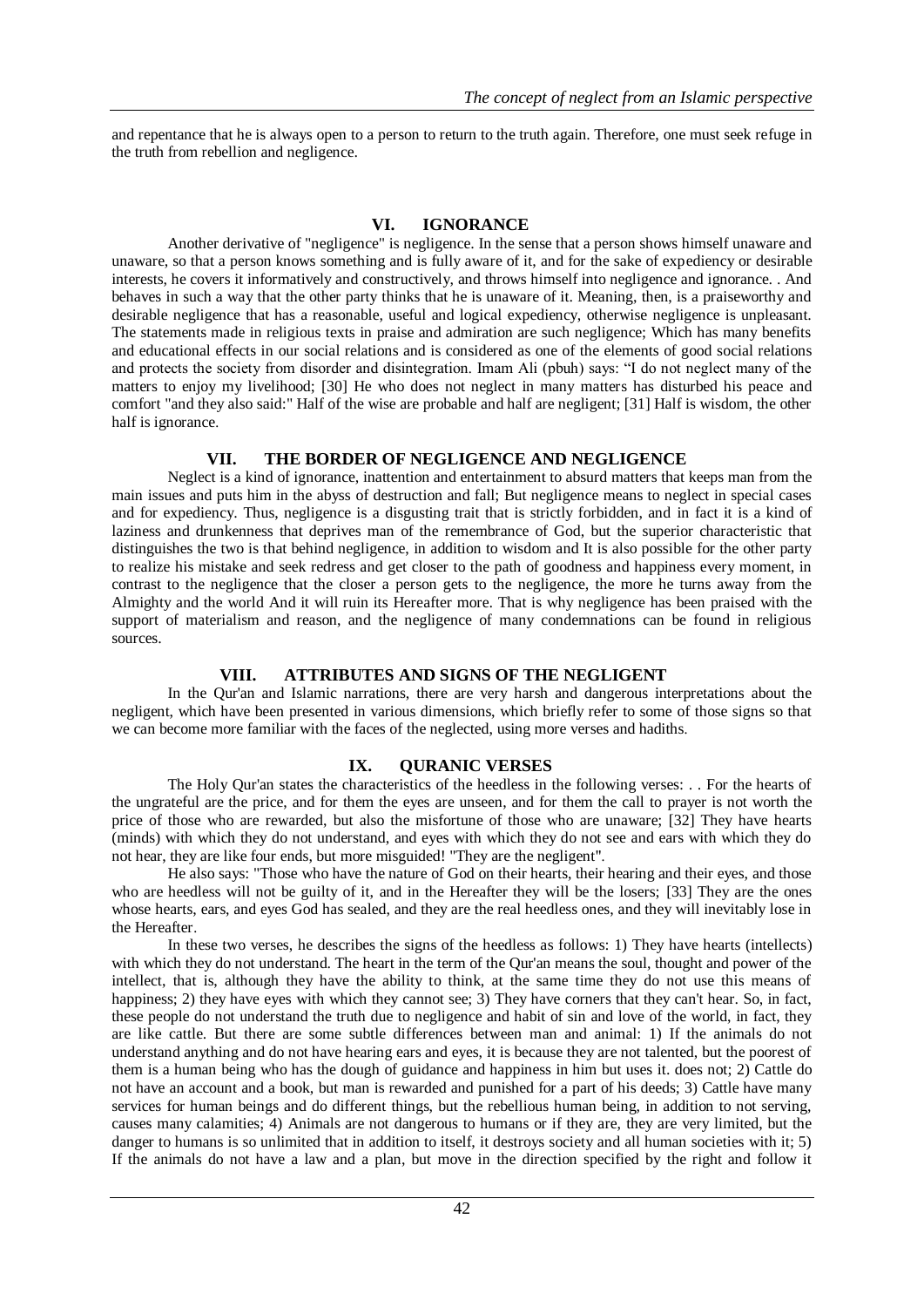instinctively. . . So they choose for themselves the causes of torment and waste all the blessings and are far inferior to the animals.

The Holy Qur'an says: [34] Those who do not believe in meeting (and the Day of Resurrection) and enjoy the life of this world and rely on it, and those who are heedless of Our revelations, their abode is the Fire because of what they used to do. In this verse, satisfaction with worldly life and lack of faith in the resurrection are introduced as signs.

The Holy Qur'an says: "And I do not think that the remembrance of the Most Gracious is a contradiction to Satan, for he is accompanied by the remembrance of Satan. [35] And whoever turns away from the remembrance of Allah, We send the devil to him, so he is always with him, and they (the devils) turn this group away from the path of (God), while they think that they are the true guides. " It is to be a devil. He also says: "They know that they are apparently unaware of the life of this world and of the Hereafter; [36] They know only the appearance of the life of this world, and they are heedless of the Hereafter, "which refers to the appearance of the heedless and the fact that they are heedless of the depths of the truths of the world. Suffer from the verses of those who are arrogant on earth except the truth, and seek the whole verse, do not believe in it, and do not take the way of growth, do not take the way, and do not take the way of the unseen, take away the way, [37] Soon will I turn away from those who are unjustly arrogant on earth, believing in My revelations. They will not believe in it, if they see any sign or sign; If they see the path of guidance, they do not choose it as their own path, and if they see the path of misguidance, they choose it as their own path. (All this) is because they denied the revelations and were heedless of them. In this verse, arrogance, guidance and deviation are discussed.

#### **X. NARRATIONS**

The Messenger of God (peace and blessings of Allaah be upon him) said: [38] The sign of oblivion is four things: blindness, wrongdoing, acting, and forgetting the truth. In the advice of his son, Hazrat Loghman has mentioned the above matters as a sign of negligence. [39] The most heedless people are those who do not take heed of the changes in the world "because if they had taken heed, they would not have gone astray and would not have taken the path of cruelty.

Imam Ali (pbuh) says: A few days were given by God as a misguided respite, and he walks on the path of destruction with the heedless and the uninformed, and walks with the sinners all days without punishing their sins from God and forgiving them. The curtain goes on a path to reach the truth or chooses a leader who will be his guide, and until he brings out negligence and goes to welcome what they have turned their backs on (the Hereafter) and turn their backs on what they have turned to (the world). So they did not benefit from what they wished for and did not get, nor did they benefit from what they needed, I fear for you and me from this kind of neglect. [40]

In this sermon, the Imam refers to meeting with sinners and then fleeing from religious leaders. . . ; [41] He said: It is as if death has been written for other than us and the truth has become obligatory except for us, and it seems that these dead are travelers who will return soon. . . It seems that we are immortal after their death! Is it so that we forget the advice of every admonition from men and women and consider ourselves as a sign of the arrows of calamities and plagues?

"O man, we are angry with you, and we are angry with you, and we are angry with you; [42] O man, what has made you dare to sin and make you arrogant before your Lord and interested in your own destruction? Is there no cure for your illness and your drowsiness does not wake you up? "Why do you not have mercy on yourself as you have mercy on others?" There is insistence and courage on sin as well as an attempt to destroy oneself.

The Imam said: "The people of the world do not come together and I do not come; [43] The people of the world are asleep riders who are killed by them ", which the Imam refers to the unwillingness and will of the negligent. Because they have sinned so much and forgotten the truth that they no longer have a will of their own, and Satan has taken control of them and become their companion.

#### **XI. CONCLUSION**

1-Negligence in the word means ignorance, negligence, inattention and mistakes on the part of Zanbak.

2-In the Holy Qur'an, the word negligence has been used more than 35 times and there are many narrations about the condemnation of negligence, the characteristics of the negligent, worse ways than it, etc., which indicate the importance of this issue.

3-Negligence is divided into excused and condemned according to its reason.

4-The most important characteristics of the heedless with reference to verses and narrations are: lack of faith in the resurrection, fellowship, arrogance, perversion, avoidance of guidance, satisfaction with the life of the world and ....